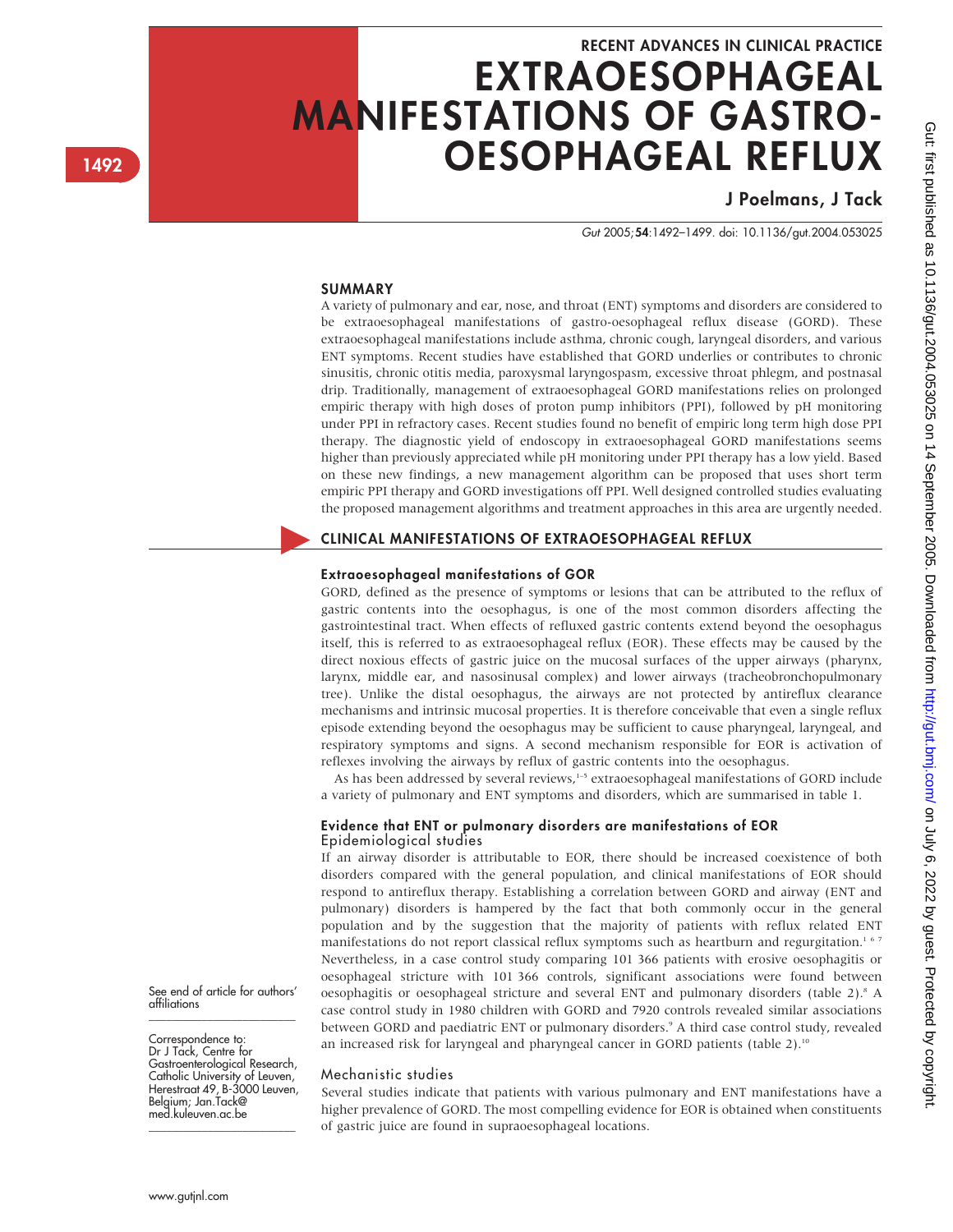## Table 1 Suspected extraoesophageal manifestations of gastro-oesophageal reflux

| Middle ear/eustachian tube               |  |
|------------------------------------------|--|
| Glue ear                                 |  |
| Otalgia                                  |  |
| Asthma                                   |  |
| Nasal/sinusal                            |  |
| Chronic sinusitis                        |  |
| Oral cavity                              |  |
| Dental erosions                          |  |
| Aphthous ulcers                          |  |
| <b>Halitosis</b>                         |  |
| Pharynx/larynx                           |  |
| Pharyngitis                              |  |
| Posterior laryngitis, chronic laryngitis |  |
| Vocal cord ulcers, granulomas, nodules   |  |
| Laryngeal, subglottic stenosis           |  |
| Laryngospasm                             |  |
| Laryngitis stridulosa (pseudocroup)      |  |
| Cancer                                   |  |
| Sore throat, excessive throat phlegm     |  |
| Postnasal drip                           |  |
| Frequent throat clearing                 |  |
| Dysphonia                                |  |
| Globus                                   |  |
| Tracheobronchopulmonary tree             |  |
| Tracheobronchitis                        |  |
| Chronic cough                            |  |
| Aspiration pneumonia                     |  |
| Pulmonary fibrosis                       |  |
| Chronic bronchitis                       |  |
| <b>Bronchiëctasis</b>                    |  |
| Other                                    |  |
| Sleep apnoea                             |  |
| <b>SIDS</b>                              |  |
| Sandifer's Sx (torticollis)              |  |
|                                          |  |

The simultaneous occurrence of pH drops below 4 on proximal oesophageal pH monitoring or on hypopharyngeal pH monitoring with similar distal oesophageal pH drops argues in favour of EOR. Indirect mechanisms, for instance the occurrence of reflex mediated extraoesophageal changes induced by distal oesophageal acid exposure or distension, may also contribute. In such cases, a close temporal association between (distal) oesophageal reflux events and extraoesophageal symptoms provides the most convincing evidence of causation. Besides these mechanistic studies, a response to antireflux therapy in ENT or pulmonary disorders also argues strongly in favour of causation by GORD.

#### Asthma

The association between asthma and GOR has been intensively studied and this subject is addressed in a recent review by Harding.<sup>3</sup> According to studies in the literature, pathological GOR can be found in 30% to  $>80\%$  of patients with asthma.<sup>11</sup> On the other hand, patients with oesophagitis are more likely to have asthma than patients without oesophagitis (table 2).<sup>8</sup> Although GOR may potentially exacerbate asthma, a cause and effect relationship between GOR and asthma has so far not been established. Microaspiration of gastric acid and increases in airway hyperresponsiveness due to oesophageal acid are considered potential triggers for asthma.<sup>11</sup> Conversely, it has been shown that asthma medications such as inhaled  $\beta_2$  agonists and oral corticosteroids may increase oesophageal acid contact times.<sup>2</sup> A number of reviews reported beneficial results of medical and surgical antireflux therapy on asthma outcome.12 13 The results of 12 randomised controlled trials (RCTs) of high methodological quality, which assessed the effect of medical GOR therapy on asthma outcome, were combined in a Cochrane systematic review.14 The authors concluded that medical therapy (with histamine  $H_2$  antagonists or PPIs) did not consistently improve pulmonary function, asthma symptoms, nocturnal asthma symptoms, or asthma medication usage. However, the same authors also concluded that a selected subgroup of asthmatics could possibly benefit from antireflux therapy and that further research and carefully conducted RCTs were needed.

#### Chronic cough

Many patients with GORD related cough lack heartburn or regurgitation and therefore GORD is frequently clinically silent. After asthma and sinus problems, GORD is currently considered the third leading cause of chronic cough, affecting an estimated 20% of patients.<sup>15 16</sup>

|                                                          | <b>Odds</b> ratio | 95% CI        |
|----------------------------------------------------------|-------------------|---------------|
| Adult ENT disorder <sup>8 10</sup>                       |                   |               |
| Laryngitis                                               | 2.10              | $1.53 - 2.63$ |
| Laryngeal stenosis                                       | 2.02              | $1.12 - 3.65$ |
| Dysphonia                                                | 1.81              | $1.18 - 2.80$ |
| <b>Sinusitis</b>                                         | 1.60              | $1.51 - 1.70$ |
| Pharyngitis                                              | 1.48              | $1.15 - 1.89$ |
| Laryngeal cancer                                         | 2.40              | $2.15 - 2.69$ |
| Pharyngeal cancer                                        | 2.38              | $1.87 - 3.02$ |
| Adult pulmonary disorder <sup>8</sup>                    |                   |               |
| Asthma                                                   | 1.51              | $1.43 - 1.59$ |
| Pulmonary fibrosis                                       | 1.36              | $1.25 - 1.48$ |
| Pulmonary collapse                                       | 1.31              | $1.23 - 1.40$ |
| Chronic bronchitis                                       | 1.28              | $1.22 - 1.34$ |
| <b>Bronchiectasis</b>                                    | 1.26              | $1.09 - 1.47$ |
| <b>COPD</b>                                              | 1.22              | $1.16 - 1.27$ |
| Pneumonia                                                | 1.15              | $1.12 - 1.18$ |
| Paediatric extraoesophageal reflux disorder <sup>9</sup> |                   |               |
| Laryngitis                                               | 2.6               | $1.2 - 5.6$   |
| <b>Sinusitis</b>                                         | 2.3               | $1.7 - 3.2$   |
| Pneumonia                                                | 2.3               | $1.8 - 2.9$   |
| <b>Bronchiectasis</b>                                    | 2.3               | $1.1 - 4.6$   |
| Asthma                                                   | 1.9               | $1.6 - 2.3$   |

Table 2 Ear, nose, and throat (ENT) and pulmonary disorders associated with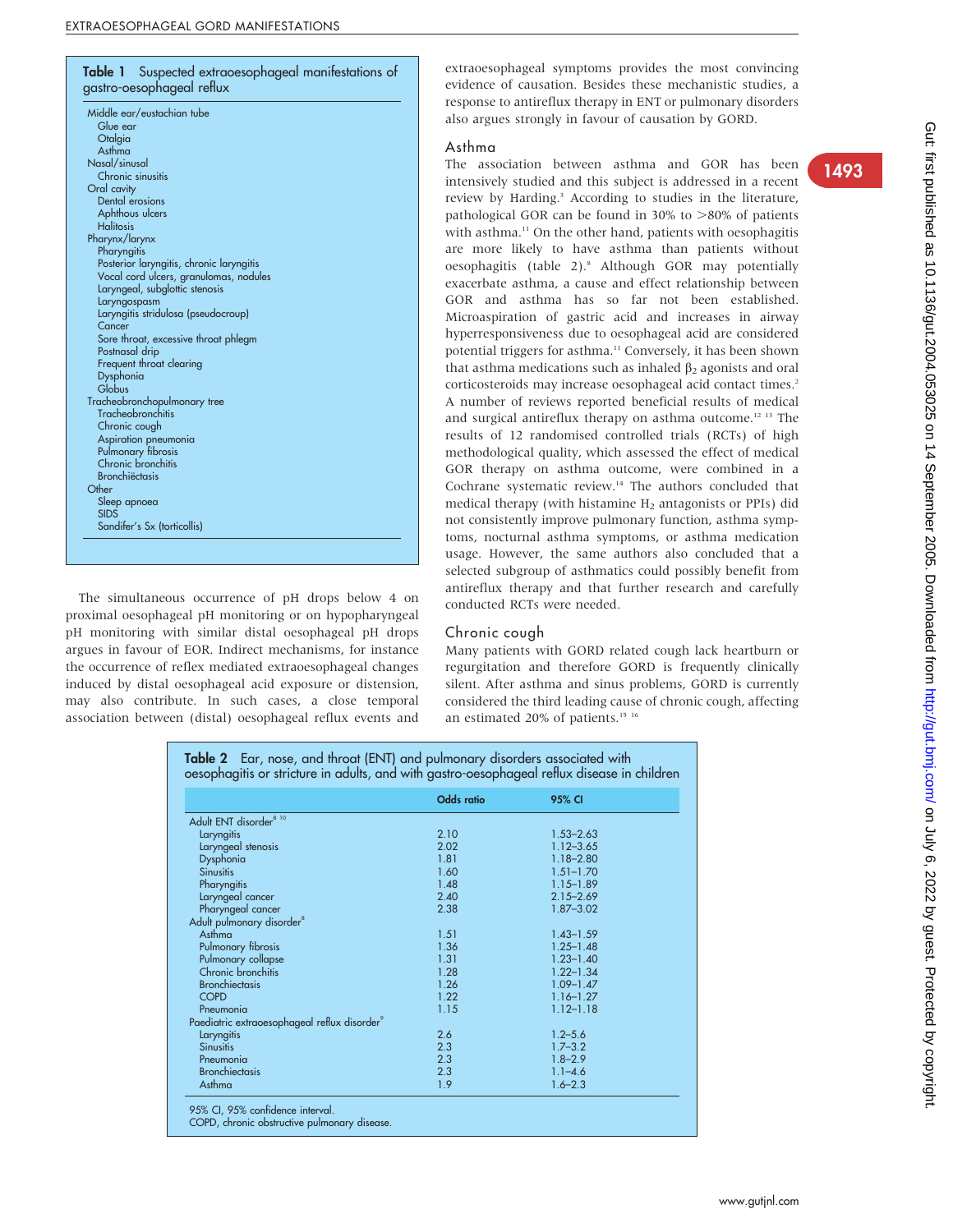Other causes of chronic cough include smoking, abnormalities that are visible on a chest radiography, intake of an angiotensin converting enzyme inhibitor, exposure to environmental irritants, and chronic bronchitis. Furthermore, asthma (positive metacholine challenge test), eosinophilic bronchitis (sputum eosinophilia), rhinosinus disease, and postnasal drip syndrome should have been excluded or treated. However, in asthma related cough not responding to asthma therapy, in eosinophilic bronchitis related cough not responding to inhaled or systemic corticosteroids, and rhinosinus disease (or postnasal drip syndrom) related cough not responding to first generation  $H_1$  antagonists, GORD related cough may be suspected.<sup>11</sup>

Most antireflux therapeutic trials using antacids,  $H_2$ antagonists, and/or prokinetic agents combined with lifestyle measures are uncontrolled studies with small sample sizes (range 9–28 patients) which have reported cough resolution in 70–100% of patients, but only after 90–179 days.<sup>11</sup> Two RCTs, performed in patients with abnormal oesophageal acid exposure on pH monitoring, demonstrated that omeprazole was superior to placebo in relieving GORD related cough. However, times needed for cough resolution diverged strongly in both studies.<sup>17 18</sup> Several uncontrolled studies of antireflux surgery in patients with GORD related chronic cough reported cough improvement or resolution in 51–100% of adult patients. $11$ 

#### ENT manifestations

1494

There is increasing evidence that GORD causes or contributes to several ENT manifestations. This phenomenon has not only been referred to as EOR but also as supraoesophageal reflux, laryngopharyngeal reflux, and gastro-oesophagopharyngeal reflux (GOPR). The most common GORD related ENT disorders are chronic laryngitis and, according to recent evidence, potentially also chronic sinusitis and otitis media. ENT symptoms frequently related to GORD include hoarseness, cough, globus, sore throat, excessive throat phlegm, postnasal drip, nasal congestion halitosis, and frequent throat clearing. Less common GORD related laryngopharyngeal disorders include paroxysmal laryngospasm, contact ulceration and granuloma, laryngeal and subglottic stenosis, and laryngeal and pharyngeal carcinoma (table 1).<sup>1-4</sup> It has been estimated that up to 10% of ENT patients may have symptoms or disorders related to GORD.<sup>24</sup> Persistent sore throat and chronic laryngitis are associated with GORD in as many as 60% of patients.<sup>4</sup> Globus, defined as a sensation of a lump in the throat, may be caused by GORD in up to 50% of patients.<sup>47</sup>

#### Laryngeal disorders

Early experiments have shown that repeated applications of gastric juice on the dog's posterior larynx caused progressive posterior laryngeal inflammation, contact ulceration, and finally granuloma.<sup>19</sup> The most common laryngeal abnormalities that are considered to be reflux related are confined to the posterior larynx and include oedema and erythema of the mucosa overlying the arytenoid cartilages, the interarytenoid region, and frequently also the posterior third of the true vocal folds (posterior laryngitis). Until recently, these laryngeal signs have been regarded as clinical signs of ''reflux'' laryngitis. A reflux finding score (RFS) has been developed based on these and other laryngeal abnormalities and the authors found that the RFS accurately documented treatment efficacy in patients with reflux related laryngeal

signs.20 However, others have questioned the specificity of these laryngeal findings. Symptoms that are most frequently associated with chronic laryngitis are hoarseness, sore throat, excessive throat phlegm, postnasal drip, frequent throat clearing, globus, and cough.<sup>2 21 22</sup> Importantly however, even in patients with similar symptoms who lack abnormalities on laryngoscopic evaluation, pH monitoring and upper gastrointestinal endoscopy may reveal underlying reflux disease.<sup>123</sup>

Several observational studies have reported a high prevalence of GORD and improvement in suspected reflux laryngitis and its associated symptoms on antireflux therapy in 60–100% of patients.<sup>1 24</sup> Similar results were reported for contact granuloma and acquired subglottic stenosis.25 26 RCTs on this subject are scarce and used small sample sizes. In a study by El-Serag and colleagues, $27 \text{ six of } 12 \text{ patients } (50\%)$ receiving lansoprazole 30 mg twice daily for three months had complete resolution of laryngeal symptoms compared with only one of 10 patients (10%) in the placebo group  $(p = 0.04)$ . In two other RCTs with patients selected on abnormal hypopharyngeal pH monitoring results, laryngitis symptoms improved similarly in both the experimental (high dose PPI) and placebo groups. It was concluded from these studies that a large placebo effect appears to exist in the treatment of reflux laryngitis and that no benefit of long term PPI treatment over placebo in these patients was proven.<sup>22 28</sup>

#### Recent additions to extraoesophageal manifestations of GOR

#### Chronic sinusitis

Like GORD, chronic sinusitis is a common clinical condition. There is increasing evidence from observational studies that both paediatric and adult patients with chronic sinusitis frequently have associated GORD and EOR and that these patients may benefit from medical antireflux therapy. GORD and EOR may contribute to the pathogenesis of chronic sinusitis by causing sinonasal congestion, compromised sinus drainage, and inflammation.<sup>29</sup>

#### Otitis media

Otitis media with effusion (OME) is a prevalent condition and the most common cause of hearing loss in childhood. Recently, Tasker et al reported high concentrations (up to a 1000-fold greater than serum levels) of pepsin/pepsinogen in 59 of 65 middle ear effusion samples from children with OME.<sup>30</sup> The authors concluded that reflux of gastric juice into the middle ear may be the primary factor in the initiation of OME in children.

Using upper gastrointestinal endoscopy and 24 hour pH monitoring, we prospectively assessed the coexistence of GORD in consecutive adult patients with chronic secretory otitis media (CSOM) or with a chronic refractory feeling of pressure in the ear(s) (CRFP). All patients with CSOM and most patients with CRFP had evidence of GORD (oesophagitis and/or abnormal pH metry). Medical antireflux therapy with open label PPI led to cessation of middle ear drainage and CRFP after, on average, 11 weeks and four weeks, respectively.31 32 These studies indicate that GORD may directly cause or contribute to chronic ear problems, both in children and in adults. RCTs evaluating the effect of antireflux therapy are lacking.

#### Excessive throat phlegm and postnasal drip

It has been suggested that unexplained excessive throat phlegm may also be a manifestation of GOR but formal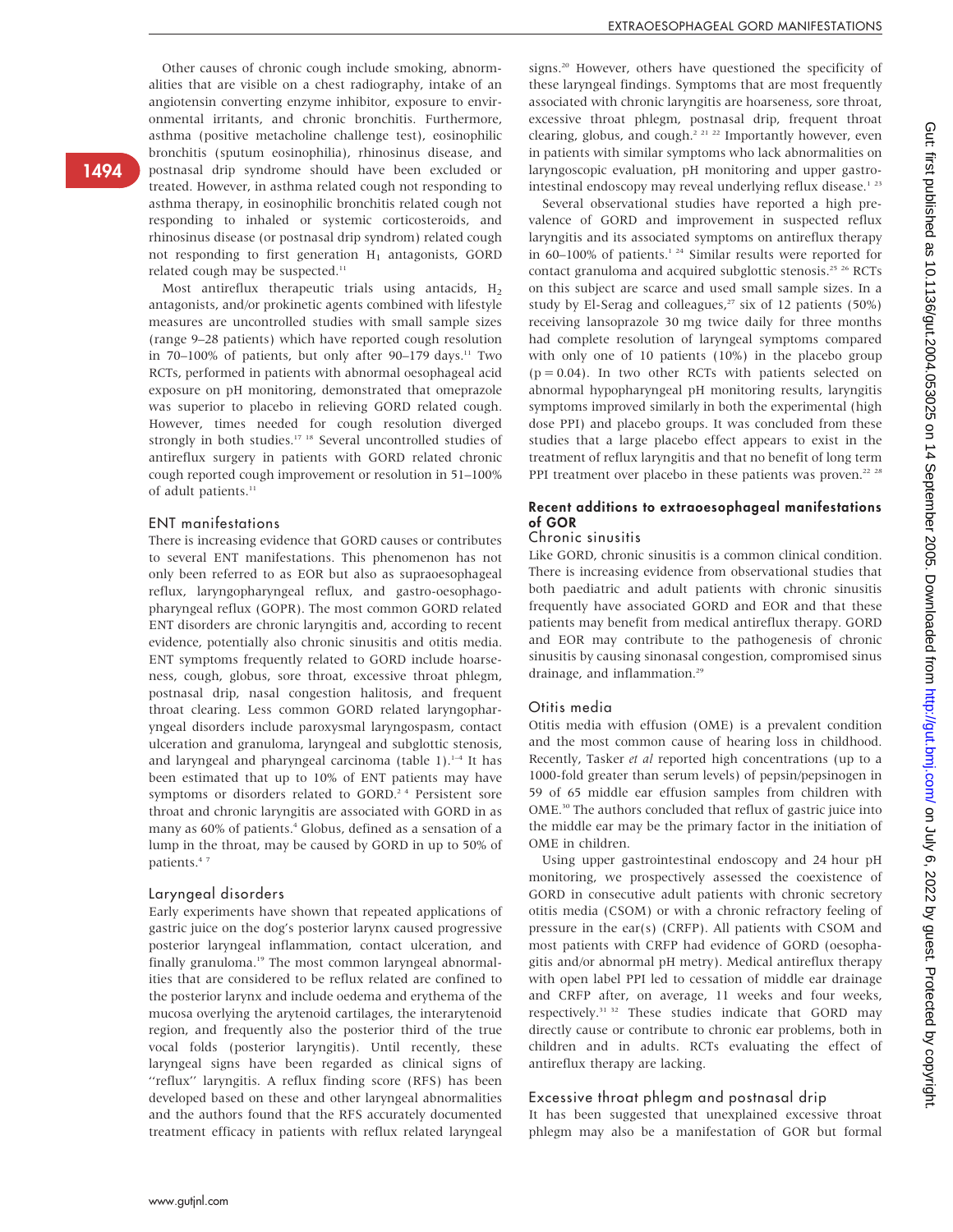evidence is lacking.<sup>21</sup> <sup>33</sup> <sup>34</sup> We recently assessed the prevalence of GOR as well as duodeno-gastro-oesophageal reflux (DGOR) in 59 consecutive patients with chronic complaints of excessive throat phlegm. About half of these patients reported a feeling of phlegm descending from the nasopharynx (postnasal drip). Endoscopy and pH monitoring established a diagnosis of pathological GOR in 75% of patients. After a median of four weeks of open label PPI therapy, most patients improved and 61% became asymptomatic. Pathological DGOR was present in 56% of patients and these had predominantly yellow throat phlegm rather than transparent throat phlegm. The role of DGOR in yellow throat phlegm was further established by pathological proximal DGOR monitoring and by demonstrating the presence of bile acids in yellow throat phlegm samples. We concluded that unexplained excessive throat phlegm is a sign suggestive of GOR and GOPR, and unexplained yellow throat phlegm a sign suggestive of duodeno-gastro-oesophagopharyngeal reflux.35 So far, no RCTs of antireflux treatment have been reported for throat phlegm.

#### Paroxysmal laryngospasm

Paroxysmal laryngospasm, defined as a prolonged and forceful adduction of the vocal folds resulting in glottic closure and airway obstruction, is a vagally mediated reflex response of the larynx to noxious stimuli, potentially including gastric acid. Clinically, laryngospasm episodes are associated with an acute choking sensation at the laryngeal level, apnoea, and aphonia. A number of case series suggest a possible association between paroxysmal laryngospasm and GORD and successful outcome of antireflux treatment has been reported,<sup>36–39</sup> but more extensive prospective studies are lacking.

We recently prospectively assessed the role of GOR in 35 consecutive patients with paroxysmal laryngospasm. Using upper gastrointestinal endosopcy and pH monitoring, GORD was established in 94% of patients. In a subset of patients experiencing laryngospasm during the measurement, a close temporal association between laryngospasm and GOR episodes was found. Patients with more frequent laryngospasm episodes had a higher prevalence of hiatus hernia, higher distal and proximal oesophageal acid exposure times, and a higher prevalence of abnormal DGOR. On open label PPI therapy and lifestyle measures, laryngospasm ceased completely in all patients within six weeks. This study not only supports the role of GOR in the pathogenesis of laryngospasm but also suggests that laryngospasm in adult patients with unimpaired vocal fold mobility might be considered a typical, although often unrecognised, supraoesophageal manifestation of GOR.40 RCTs evaluating the effect of antireflux therapy in laryngospasm are lacking.

#### Chronic cough

Similar to the pathophysiology of GORD associated asthma, GORD associated cough may be caused by an oesophagobronchial cough reflex and microaspiration. However, as coughing is associated with increased intra-abdominal pressure, it may by itself induce reflux. Hence the use of a symptom marker during pH monitoring, with a variable interval between occurrence of the event and pressing the marker button, does not necessarily establish that reflux preceded and triggered cough. In a recent study, simultaneous manometric assessment, which allows exact determination of the moment of coughing, was shown to allow the distinction between patients with reflux preceding cough and those in whom reflux events occurred during or after coughing.41 The study also revealed that in some patients weakly acidic reflux episodes, not reaching a nadir pH of 4, preceded cough. Furthermore, as has been proposed by some investigators,42 simultaneous manometry and pH assessment suggested the occurrence of a self perpetuating feedback cycle between cough and GORD in some patients where cough precipitates reflux and reflux elicits cough.<sup>41</sup>

#### MANAGEMENT OF EXTRAOESOPHAGEAL MANIFESTATIONS OF GOR Traditional (classical) management algorithm

Most handbooks and reviews recommend an empiric trial of double dose PPI therapy for at least three months as the initial step in the diagnosis and treatment of most patients with suspected EOR manifestations of GORD. This is recommended for selected asthmatics, especially those refractory to conventional therapy with bronchodilators and anti-inflammatory agents, for patients with suspected reflux related cough, and for patients with suspected reflux related laryngeal disorders.<sup>2 5 11 43</sup> In those not responding to the three month empirical trial, oesophageal 24 hour pH monitoring while on therapy is recommended. The current management algorithm is summarised in fig 1.

Distal oesophageal acid exposure, measured 5 cm proximal to the lower oesophageal sphincter (LOS), is considered the most sensitive test for demonstrating pathological acid reflux. Several investigators have advocated the use of dual pH monitoring, with a second probe just below the upper oesophageal sphincter (UOS), when investigating supraoesophageal reflux as a cause of pulmonary and ENT disorders.44–46 Although initial studies suggested that hypopharyngeal monitoring for acid reflux is the most sensitive test for identifying patients with GORD related ENT disorders, there are considerable technical difficulties with pH monitoring in the pharynx, and this technique has so far not gained widespread acceptance.<sup>47</sup> <sup>48</sup>

#### Evidence underlying the traditional management algorithm

Several assumptions underlie the application of the traditional management algorithm in EOR. Firstly, it is assumed that response to PPI therapy, in EOR manifestions of GORD,



Figure 1 Traditional management algorithm for extraoesophageal manifestations of gastro-oesophageal reflux disease (GORD). PPI, proton pump inhibitor.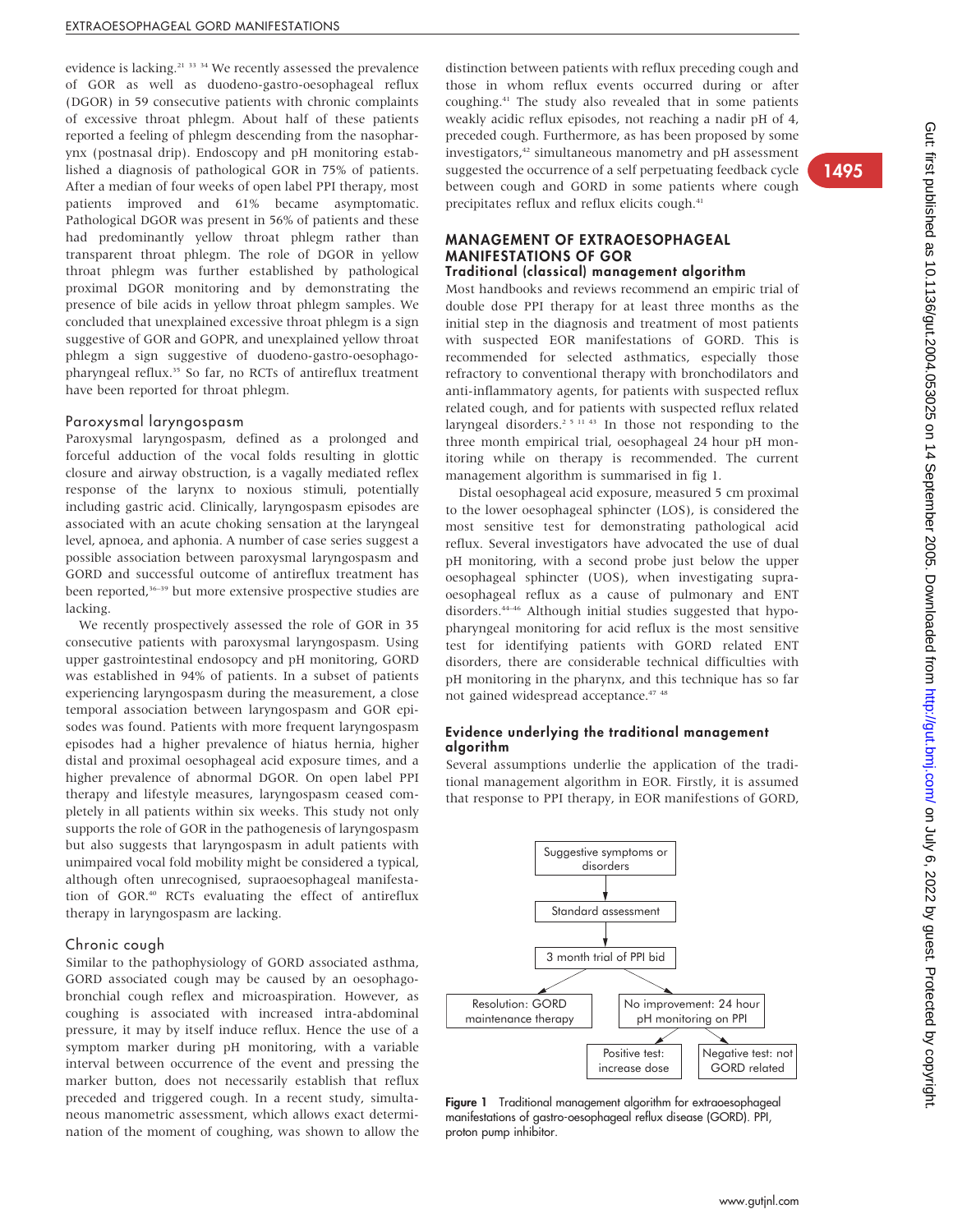requires higher doses and a prolonged treatment duration compared with classical GORD. This is mainly based on observations of open label studies where oesophageal manifestations responded rapidly while for most of the EOR symptom improvement and healing of laryngitis occurred after the first eight weeks of treatment.<sup>21</sup> <sup>49</sup> Evidence from controlled studies is scarce. In two small RCTs, using high dose PPI therapy, laryngitis symptoms resolved after three months<sup>18</sup> and chronic cough improved after 8-16 weeks.<sup>27</sup>

A second assumption is that pH monitoring during high dose PPI therapy is the optimal way to demonstrate ongoing GORD in those patients that fail the initial empirical treatment. This is mainly based on studies with standard PPI therapy in typical GORD, where in about half of the patients with persistent oesophagitis and reflux symptoms, in spite of standard dose PPI therapy, persisting acid reflux under PPI therapy can be demonstrated.<sup>50–53</sup> Only one study reported on a small group of laryngitis patients who were refractory to 80 mg of omeprazole.<sup>54</sup>

Finally, the algorithm provides little or no room for oesophageal endoscopic examination, clearly assuming that this has little or no diagnostic value. It is generally accepted that the prevalence of pathological findings at endoscopy in EOR patients is low but studies on which this assumption is based are hampered by low number of patients or less accurate assessments of oesophagitis, such as radiology.1 6 45 55 56

#### Recent developments

Recently, the specificity of laryngoscopic findings indicating acid reflux and assessed by the RFS has been challenged. Experience from clinical practice learned that many patients with these laryngeal signs do not respond to antireflux therapy and have no abnormal reflux on oesophageal and hypopharyngeal pH monitoring. A recent study reported that the majority (86%) of 105 healthy volunteers had one or more laryngoscopic findings included in the RFS and some of the signs reached a prevalence of 70%, thereby questioning the diagnostic specificity of laryngoscopic findings thought to indicate GORD.<sup>57</sup> In a recent RCT by Vaezi et al, less than 30% of 145 patients with symptomatic suspected ''reflux'' laryngitis had abnormal pH results on initial pH monitoring and the presence of laryngeal signs or symptoms did not correlate with abnormal baseline pH.<sup>58</sup> A need for further studies was highlighted to allow for better characterisation of the ENT patient population with EOR.

The assumption that extraoesophageal symptoms and disorders respond less quickly and less completely to acid suppression has also been questioned by several recent observations. We treated 405 consecutive patients with suspected GORD related ENT symptoms with open label PPIs and followed them up at two week intervals. These patients' symptoms comprised a broad spectrum of possible EOR manifestations, including chronic cough, hoarseness, throat symptoms, and globus. After only four weeks of standard dose PPI therapy, the predominant ENT complaints were markedly reduced in the majority of patients. The highest and fastest symptom relief occurred in patients with non-productive cough.7 As this was an uncontrolled study, a placebo effect may have contributed, but the study demonstrates the potential for rapid symptom relief with standard dose PPI therapy in clinical practice. Longer term RCTs in laryngitis have also failed to confirm the increased gain of long term double dose PPI therapy compared with placebo.<sup>22 28</sup> Most recently, Vaezi et al studied 145 patients with symptomatic suspected ''reflux'' laryngitis and treated them in a double blind randomised fashion with placebo or esomeprazole 40 mg twice daily for 16 weeks. No difference in treatment response was observed at any point in time.<sup>58</sup> In a review of treatment of GORD related cough with antireflux therapy consisting primarily of standard doses of PPI, marked improvement in or resolution of cough was reported in 38 of 44 patients (86%) after four weeks and in the remaining patients after eight weeks.<sup>59</sup> These recent observations suggest that initial PPI therapy may be of shorter duration, possibly only using standard PPI doses, and clearly question the benefit of empirical prolonged PPI therapy as an initial step in EOR manifestations.

Several recent observations have questioned the use of pH monitoring under PPI as a method of demonstrating ongoing reflux. We reported that pH monitoring during standard PPI therapy was abnormal in 37% of patients with typical GORD symptoms that persisted during PPI therapy, and only 12% had a positive symptom association probability for symptoms and acid reflux events.<sup>60</sup> In a recent preliminary study, Levy et al found that only 14% of patients had pathological pH monitoring during standard PPI therapy.<sup>61</sup> Similarly, Vaezi and Charbel reviewed 250 pH tracings in patients on PPI twice daily and reported that only 7% of typical and 0% of atypical GORD patients tested abnormal.<sup>62</sup> In spite of these low percentages, normal pH monitoring during PPI therapy does not exclude ongoing reflux as a cause of symptoms. Bile reflux monitoring or impedance monitoring during PPI therapy was able to establish ongoing non-acidic reflux as a cause of persisting symptoms in the majority of patients with PPI refractory typical GORD.<sup>60 63 64</sup> In patients with ENT manifestations of GORD, we demonstrated that the presence of DGOR was a predictor of incomplete response to PPI therapy.<sup>65</sup>

These studies indicate that assessment of reflux during PPI therapy requires combined monitoring of acid and non-acid reflux, using pH and impedance or bile reflux monitoring. Given the limited availability of the latter methods, it will be more practical in most centres to perform pH monitoring off PPI therapy. In patients with a normal acid secretory capacity, reflux, and a temporal relationship between symptoms and reflux events, are best demonstrated by oesophageal pH monitoring without acid suppression. Distal oesophageal acid exposure, measured 5 cm proximal to the LOS, is the standard test for demonstrating pathological acid

Table 3 Prevalence of erosive oesophagitis at upper gastrointestinal endoscopy in patients with suspected gastro-oesophageal reflux disease related ear, nose, and throat symptoms

| Study                             | n   | Prevalence of<br>oesophagitis (%) |
|-----------------------------------|-----|-----------------------------------|
| Wiener et al, 1986 <sup>66</sup>  |     | 27                                |
| Ossakow et al, 1987 <sup>67</sup> | 64  | 10                                |
| Batch 1988 <sup>68</sup>          | 104 | 63                                |
| McNally et al, 1989 <sup>69</sup> | 11  | 55                                |
| Ness et al. 1992 <sup>70</sup>    | 22  | 54                                |
| Tauber et al, 2002 <sup>71</sup>  | 30  | 43                                |
| Koufman et al, 2002 <sup>72</sup> | 58  | 19                                |
| Poelmans et al $2004^7$           | 405 | 52                                |
| Total                             | 705 | Δ6                                |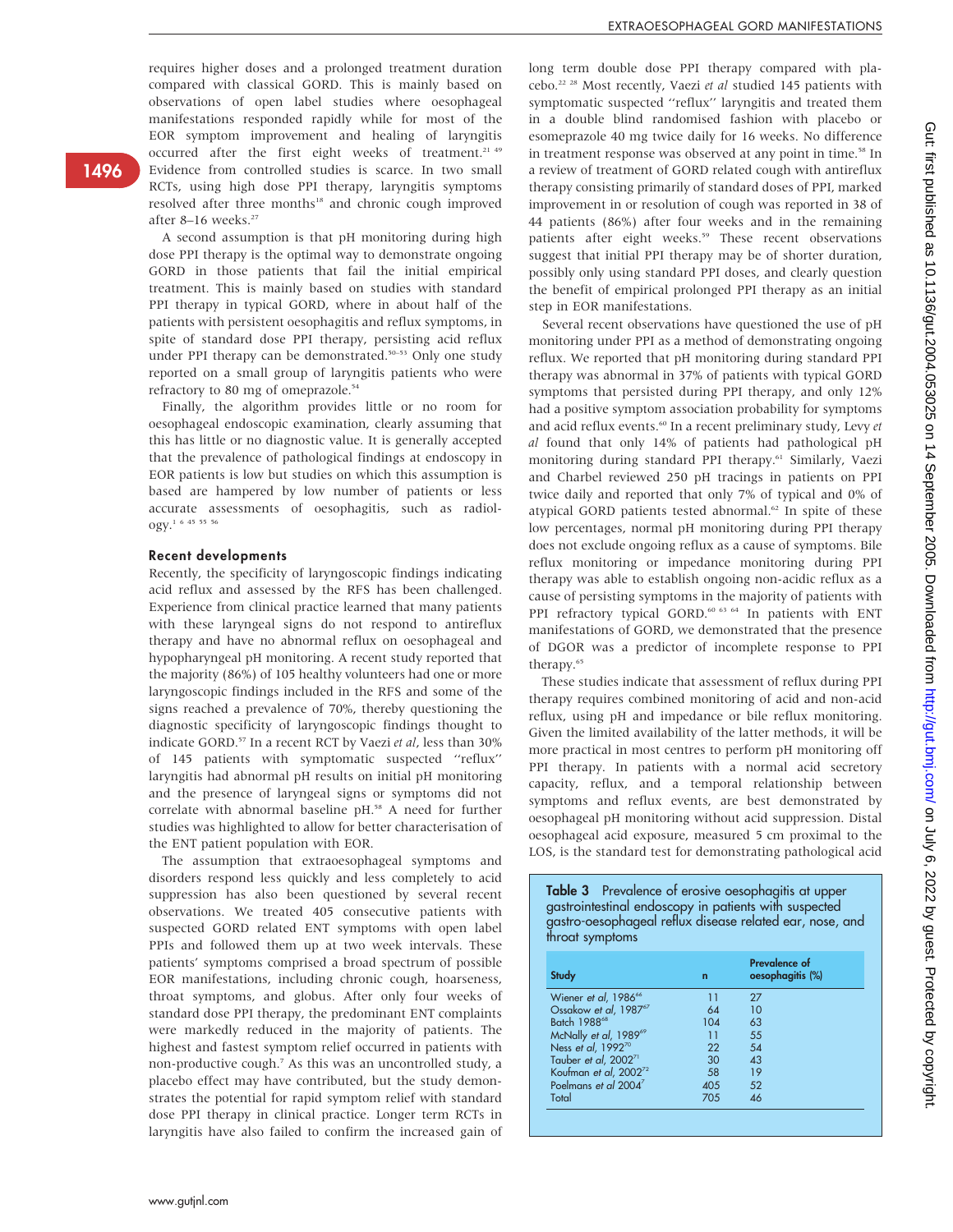

Figure 2 Proposed new management algorithm for extraoesophageal manifestations of gastro-oesophageal reflux disease based on recent developments. \*pH and impedance monitoring while on proton pump inhibitor (PPI) therapy may become an Inhibitor (PPI) therapy may become an alternative option in the future.

reflux, but the use of a second probe just below the UOS has been proposed for the investigation of supraoesophageal reflux as a cause of pulmonary and ENT disorders.<sup>44 45</sup> We assessed the yield of a proximal pH probe in a large group of patients who underwent pH monitoring. We observed that proximal acid exposure did not distinguish patients with typical from atypical GORD manifestations, and that proximal acid exposure was almost exclusively dependent on distal acid exposure.<sup>46</sup>

Finally, the use of endoscopy in the diagnostic workup has recently also been reassessed. We compared the prevalence and severity of oesophagitis in 405 patients with suspected GORD related chronic ENT symptoms and 545 typical GORD patients. The prevalence of erosive oesophagitis (52% v 38%;  $p$ <0.05) and peptic ulcer (8%  $\nu$  4%,  $p$ <0.05) was significantly higher in patients with GORD related ENT symptoms compared with typical GORD. Oesophagitis prevalence was highest in patients with predominant cough and lowest in globus and throat symptoms. The response rate to open label PPI therapy was significantly higher in patients with erosive oesophagitis, especially during the first eight weeks.<sup>7</sup> These findings are in agreement with several other recent studies that demonstrated abnormal endoscopic findings in approximately 45% of patients (table 3). $66-72$ 

#### PROPOSED NEW MANAGEMENT ALGORITHM

The diagnostic and treatment approach to patients with suspected EOR manifestations of GORD should take into account the recent developments and limitations outlined above. The proposed management algorithm is summarised in fig 2. If a standard ENT or pulmonary investigation fails to indicate other causes, underlying reflux may be suspected. In the absence of a demonstrable gain of long term double dose PPI therapy, short term standard dose PPI therapy combined with lifestyle measures, similar to what is customary in typical GORD, seems a logical first approach. This avoids prolonged high dose PPI therapy when GORD is not really established, and only presumed on the basis of an atypical symptom pattern and questionable laryngeal findings. In the case of adequate response, treatment can be tapered down to determine the minimal required maintenance dose, if any.73 In those who require maintenance therapy, a one time endoscopy seems advisable to rule out Barrett's oesophagus. In those who do not respond favourably to short term standard dose PPI therapy, it seems advisable to stop PPI therapy, and to perform endoscopic examination, preferably four weeks after cessation of therapy.<sup>74</sup> The finding of erosive oesophagitis establishes the presence of GORD but this will be the case in less than half of the patients (table  $3$ ).<sup>7 66–72</sup> Oesophageal pH monitoring off PPI may demonstrate pathological acid exposure in endoscopy negative patients, and is also the most appropriate examination to establish a temporal relationship between symptoms and reflux events. This approach takes advantage of the potential yield of endoscopy in EOR manifestations<sup>7</sup> and avoids the low yield of pH monitoring during PPI therapy.<sup>60–64</sup> In the future, if more widely available, combined pH and impedance monitoring on PPI therapy could be considered an alternative approach, but at present the literature provides no data on the yield, therapeutic implications, or clinical outcome of such measurements. In patients with a normal pH study, other causes of the symptoms should be considered. In patients with an abnormal pH study, PPI dose may be increased and therapy can be prolonged for three months or more. Antireflux surgery may be considered in patients with a previous good symptomatic response to PPI therapy who require chronic PPI therapy, or in patients with an insufficient response to PPI therapy in whom a convincing relationship between reflux and symptoms or lesions has been demonstrated. It should be pointed out that the current management algorithm is based mainly on studies that failed to demonstrate benefit from the previous treatment algorithm,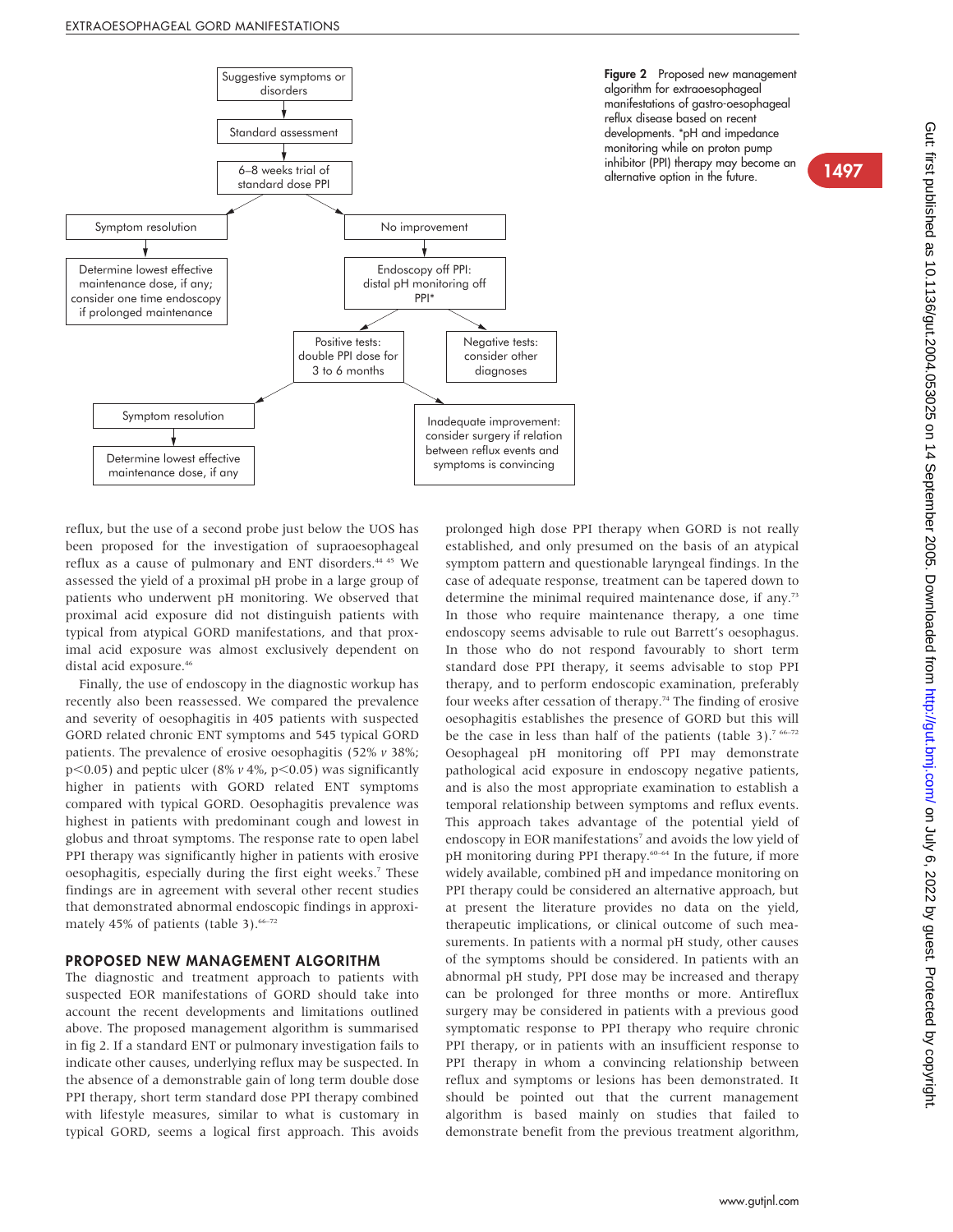and on recent diagnostic studies and controlled and uncontrolled therapeutic studies. Outcome studies based on the newly proposed algorithm, perhaps comparing them with the previous algorithm, are needed and may help to further provide useful guidelines to clinicians based on evidence.

1498

#### Authors' affiliations ..................

J Poelmans, Department of Otorhinolaryngology-Head and Neck Surgery, University Hospitals Leuven, Belgium J Tack, Department of Medicine, Division of Gastroenterology,

University Hospitals Leuven, Belgium

Conflict of interest: None declared.

#### **REFERENCES**

- 1 Richter JE. Extraesophageal presentations of gastroesophageal reflux disease. Semin Gastrointest Dis 1997;8:75–89.
- Wong RK, Hanson DG, Waring PJ, et al. ENT manifestations of of
- gastroesophageal reflux. Am J Gastroenterol 2000;**95(**8 suppl):S15–S22.<br>3 **Harding SM**. Recent clinical investigations examining the association of<br>6 asthma and gastroesophageal reflux. Am J Med 2003;11**5**(suppl
- 3A):39S–44.
- 4 Vaezi MF. Sensitivity and specificity of reflux-attributed laryngeal lesions: experimental and clinical evidence. Am J Med 2003;115(suppl 3A):97S–104. 5 Malagelada JR. Review article: supra-esophageal manifestations of gastro-
- esophageal reflux disease. Aliment Pharmacol Ther 2004;19(suppl1):43-8. 6 Ossakow SJ, Elta G, Bogdasarian R, et al. Oesophageal reflux and dysmotility as the basis of persistent cervical symptoms. Ann Otol Rhinol Laryngol
- 1987;96:387–92. 7 Poelmans J, Feenstra L, Demedts I, et al. The yield of upper gastrointestinal endoscopy in patients with suspected reflux-related chronic ear, nose and throat symptoms. Am J Gastroenterol 2004;99:1419–26.
- 8 El-Serag HB, Sonnenberg A. Comorbid occurrence of laryngeal or pulmonary disease with esophagitis in United States military veterans. Gastroenterology 1997;113:755–60.
- 9 El-Serag HB, Gilger M, Kuebeler M, et al. Extraesophageal associations of gastroesophageal reflux disease in children without neurological defects. Gastroenterology 2001;121:1294–9.
- 10 El-Serag HB, Hepworth EJ, Lee P, et al. Gastroesophageal reflux disease is a risk factor for laryngeal and pharyngeal cancer. Am J Gastroenterol 2001;96:2013–18.
- 11 Harding SM. Pulmonary complications of gastroesophageal reflux. In: Castell DO, Richter JE, eds. In:The esophagus, 4th, edn. Philadelphia: Lippincott Williams and Wilkins, 2004:530–45.
- 12 Field SK, Sutherland LR. Does medical antireflux therapy improve asthma in asthmatics with gastroesophageal reflux? A critical review of the literature. Chest 1998;114:275–83.
- 13 Field SK, Gelfand GAJ, McFadden SD. The effects of antireflux surgery on
- asthmatics with gastroesophageal reflux. Chest 1999;116:766–74. 14 Coughlan JL, Gibson PG, Henry RL. Medical treatment for reflux oesophagitis does not consistently improve asthma control: a systematic review. Thorax 2001;56:198–204.
- 15 Irwin RS, Madison JM. Anatomic diagnostic protocol in evaluating chronic cough with specific reference to gastroesophageal reflux disease. Am J Med 2000;108(suppl 4A):126S–30.
- 16 D'Urzo A, Jugovic P. Chronic cough. Three most common causes. Can Fam Physician 2002;48:1311–16.
- 17 Ours TM, Kavaru MS, Schilz RJ, et al. A prospective evaluation of esophageal testing and a double-blind randomized study of omeprazole in a diagnostic and therapeutic algorithm for chronic cough. Am J Gastroenterol 1999;94:3131–8.
- 18 Kiljander TO, Salomaa ERM, Hietanen EK, et al. Chronic cough and gastro-oesophageal reflux: a double-blind placebo-controlled study with omeprazole. Eur Respir J 2000;16:633–8.
- 19 Delahunty JE, Cherry J. Experimentally produced vocal cord granulomas. Laryngoscope 1968;78:1941–7.
- 20 Belafsky PC, Postma GN, Koufman JA. The validity and reliability of the reflux finding score (RFS). Laryngoscope 2001;111:1313–17.
- 21 **Hanson DG**, Kamel PL, Kahrilas PJ. Outcomes of anti-reflux therapy for the<br>treatment of chronic laryngitis. Ann Otol Rhinol Laryngol 1995;**104**:550–5.<br>22 **Noordzij JP**, Khidr A, Evans BA, *et al.* Evaluation of omepraz
- treatment of reflux laryngitis: a prospective, placebo-controlled, randomized, double-blind study. Laryngoscope 2001;111:2147–51.
- 23 Smit CF, van Leeuwen JA, Mathus-Vliegen LM, et al. Gastropharyngeal and gastroesophageal reflux in globus and hoarseness. Arch Otolaryngol Head Neck Surg 2000;126:827–30.
- 24 Delahunty JE. Acid laryngitis. J Laryngol Otol 1972;86:335–42.
- 25 **Ylitalo R**, Ramel S. Extraesophageal reflux in patients with contact granuloma:<br>26 **Jindel JR,** Milloch, Milloch, Ann *Ohal Rhinol Laryngol 2002;*111:441–6.<br>36 **Jindel JR**, Milbrath MM, Shaker R, *et al.* Gastroesophag
- 1994;103:186–91.
- 27 El-Serag HB, Lee P, Buchner A, et al. Lansoprazole treatment of patients with chronic idiopathic laryngitis: a placebo-controlled trial. Am J Gastroenterol 2001;96:979–83.
- 28 Eherer AJ, Habermann W, Hammer HF, et al. Effect of pantoprazole on the course of reflux-associated laryngitis: a placebo-controlled study.<br>*Scand J Gastroenterol* 2003;**38**:462–7.
- 29 Loehrl TA, Smith TL. Chronic sinusitis and gastroesophageal reflux: are they related? Curr Opin Otolaryngol Head Neck Surg 2004;12:18–20. 30 Tasker A, Dettmar PW, Panetti M, et al. Is gastric reflux a cause of otitis media
- with effusion in children? *Laryngoscope* 2002;**112**:1930–4.<br>31 **Poelmans J**, Tack J, Feenstra L. Chronic middle ear disease and
- gastroesophageal reflux disease/a causal relation? *Otol Neurotol*<br>2001;**22**:447–50. 32 **Poelmans J**, Tack J, Feenstra L. Prospective study on the incidence of chronic<br>ear complaints related to gastroesophageal reflux and on the outcome of<br>antireflux therapy. Ann Otol Rhinol Laryngol 2002;111:933–8.<br>**Noord**
- laryngopharyngeal reflux with symptoms and signs of reflux laryngitis.<br>*Laryngoscope* 2002;11**2**:2192–5.
- 34 Toohill RJ, Kuhn JC. Role of refluxed acid in pathogenesis of laryngeal disorders. Am J Med 1997;103(suppl 5A):100S–6.
- 35 Poelmans J, Tack J, Feenstra L. The role of (duodeno)esophagopharyngeal reflux in chronic unexplained excessive throat phlegm. Dig Dis Sci 2005;50:824–32.
- 36 Bortolotti M. Laryngospasm and reflex central apnoea caused by aspiration of refluxed gastric content in adults. Gut 1989;30:233–8.
- Loughlin CJ, Koufman JA. Paroxysmal laryngospasm secondary to gastroesophageal reflux. Laryngoscope 1996;106:1502-5.
- 38 Maceri RM, Zim S. Laryngospasm: an atypical manifestation of severe gastroesophageal reflux disease (GERD). *Laryngoscope* 2001;111:1976–9.<br>39 M**orrison M**, Rammage L, Emmani AJ. The irritable larynx syndrome. *J Voice*
- 1999;13:447–55.
- 40 Poelmans J, Tack J, Feenstra L. Paroxysmal laryngospasm: a typical but underrecognized supraesophageal manifestation of gastroesophageal reflux. Dig Dis Sci 2004;49:1868–74.
- 41 Sifrim D, Dupont L, Blondeau K, et al. Weakly acidic reflux in patients with chronic unexplained cough during 24 hour ambulatory pressure, pH, and impedance monitoring. Gut 2005;54:449–54.
- 42 Ing AJ, Ngu MC, Breslin ABX. Pathogenesis of chronic persistent cough associated with gastroesophageal reflux. Am J Respir Crit Care Med 1994;149:160–7.
- 43 Kiljander TO. The role of proton pump inhibitors in the management of gastroesophageal reflux disease-related asthma and chronic cough. Am J Med gasiroesophagean.ch.c. .......<br>2003;**115(**suppl 3A):65S–71.
- 44 Jacob P, Kahrilas PJ, Herzon G. Proximal esophageal pH-metry in patients with ''reflux laryngitis. '' Gastroenterology, 1991;100:305–10. 45 Sataloff RT, Castell DO, Katz PO, et al. Reflux laryngitis and related disorders.
- San Diego: Singular Publishing Group, 1999.<br>46 **Cool M**, Poelmans J, Koek G, *et al.* Characteristics and clinical relevance of
- proximal esophageal pH monitoring. Am J Gastroenterol 2004;99:2317–23.
- 47 Champion GL, Richter JE. Atypical presentations of gastroesophageal reflux disease: chest pain, pulmonary and ear, nose, throat manifestations. Gastroenterologist 1993;1:18–33.
- 48 Kahrilas PJ, Ergun GA. Otolaryngologic manifestations of GERD. In: Richter JE, eds. Ambulatory esophageal pH monitoring:a practical approach and clinical applications, 2nd edn. New York: Igaku-Shoin, 1997:133–48.
- Kamel PL, Hanson D, Kahrilas PJ. Omeprazole for the treatment of posterior aryngitis. Am J Med 1994;96:321-6.
- 50 Klinkenberg-Knol EC, Meuwissen SGM. Combined gastric and esophageal 24-hour pH monitoring and esophageal manometry in patients with reflux disease resistant to treatment with omeprazole. Aliment Pharmacol Ther 1990;4:485–95.
- 51 Fass R, Mackel C, Sampliner RE. 24-hour pH monitoring in symptomatic patients without erosive esophagitis who did not respond to antireflux treatment. J Clin Gastroenterol 1994;19:97–9.
- 52 Holloway RH, Dent J, Narielvala,F, et al. Relation between oesophageal acid exposure and healing of oesophagitis with omeprazole. Gut 1996;38:649–54.
- 53 Katzka DA, Paoletti V, Leite L, et al. Prolonged ambulatory pH monitoring in patients with persistent gastroesophageal reflux disease symptoms: testing while on therapy identifies the need for more aggressive anti-reflux therapy. Am J Gastroenterol 1996;91:2110–13.
- 54 Bough DI, Sataloff RT, Castell DO, et al. Gastroesophageal reflux laryngitis resistant to omeprazole therapy. J Voice 1995;9:205-11.
- 55 **Koufman JA**. The otolaryngologic manifestations of gastroesophageal reflux<br>disease (GERD). *Laryngoscope* 1991;**101**(suppl):1–78.<br>56 **Koufman JA**, Belafsky P, Bach K, *et al.* Prevalence of esophagitis in patients
- with pH-documented laryngopharyngeal reflux. Laryngoscope 2002;112:1606–9.
- 57 Hicks DM, Ours TM, Abelson TI, et al. The prevalence of hypopharynx findings associated with gastroesophageal reflux in normal volunteers. J Voice 2002;16:564–79.
- Vaezi M, Richter J, Stasney CR, et al. A randomized, double-blind, placebocontrolled study of acid suppression for the treatment of suspected laryngopharyngeal reflux. Gastroenterology 2004;126:A22.
- 59 Poe RH, Kallay MC. Chronic cough and gastroesophageal reflux disease: experience with specific therapy for diagnosis and treatment. Chest 2003;123:679–84.
- 60 **Tack J**, Koek G, Demedts I, *et al.* Gastroesophageal reflux disease poorly<br>responsive to proton pump inhibitors: acid reflux, bile reflux or both?<br>Am J Gastroenterol 2004;**99**:981–8.
- 61 Levy AH, Banwait KS, DiMarino AJ, et al. Utility of twenty-four hour esophageal pH monitoring in patients with persistent symptoms on PPI therapy. Gastroenterology 2004;126:A19